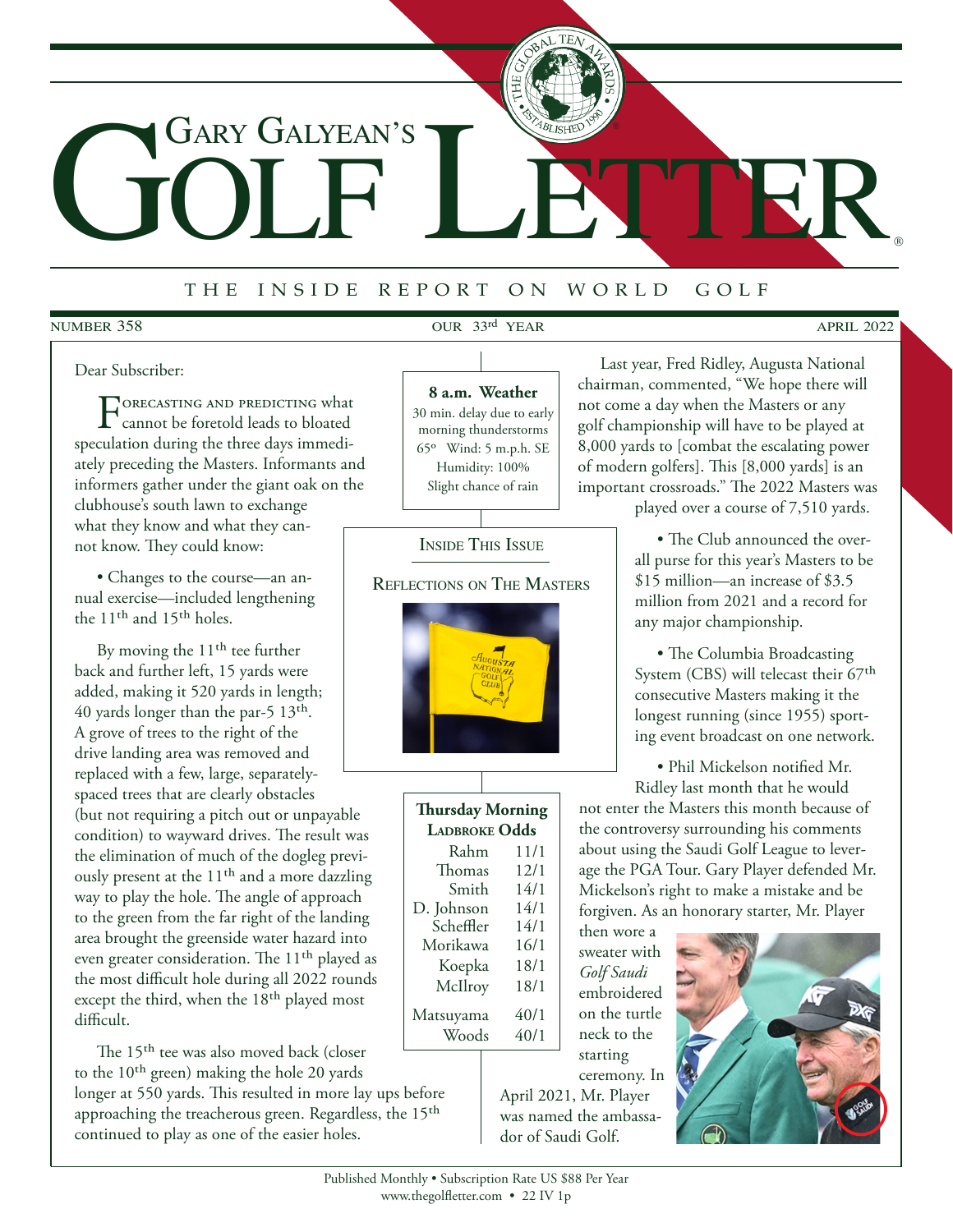• Dude Perfect, a Texas-based sports and comedy group with 50 million YouTube subscribers was given access to film an episode of *All Sports Golf Battle at the Masters* in which Amen Corner was played with tennis rackets, frisbees, hockey sticks, pool cues, etc.

### **86th Masters Tournament**

*Sitzfleisch* — the ability to endure or persevere in an activity; staying power — has usually been a hallmark at major championships. Some players win by dominating, some by greater creativity, some because others stumble, some by being in a zone, and some by their persever-

#### ance.

This year's tournament produced a champion of extraordinary Sitzfleish and a mirroring, once again, of a course presented with the same qualities as its eventual winner.

Once the Masters begins it is a

universe unto itself, as has been written about other important

gatherings, with its own heroes, failures, pressures, and proclivity for irrecapturable drama and historic pretense.

# **Thursday**

Both the honorary start and the actual tournament start were delayed 30 minutes by early morning thunderstorms. Three inches of rain fell the two days prior. The course was soft; the wind light. The major news of the day was that Tiger Woods would play. His starting time was 11:04 which, if he stayed healthy, meant he would play his second round Friday afternoon. A dramatic dance with the cut.

Thursday produced seven notable rounds. Sungjae Im (starting 1:27) began with three consecutive birdies, went out in 32, and posted the day's low round of 67. He became the first South Korean man to lead any rounds at Augusta. From the international players' statistics, only the Spaniard Seve Ballesteros

# **Friday Morning Ladbroke Odds** Smith -4 11/2

| D. Johnson -3 | 6/1  |
|---------------|------|
| Scheffler -3  | 7/1  |
| $Im -5$       | 8/1  |
| $McIlroy + 2$ | 35/1 |
| $Woods + 1$   | 35/1 |

**8 a.m. Weather** 51o Wind: 4 m.p.h. NW Humidity: 49% No chance of rain

(1980) and South African Trevor Immelman (2008) led in the first round and went on the win the tournament.

Cameron Smith (starting 10:53), who recorded 10 birdies in his final round to become the 2022 TPC champion, posted an impressive 68 despite beginning and ending with double bogeys—eight birdies and two double bogeys! "I think it'll motivate me the next few days. I played some really solid golf today, and to be four-under is a little bit disappointing. But given the condition of the golf course and the condition with the wind and stuff like that, if you had given me four-under at the start of the

> day, I would have taken it."

Four players including two past champions posted 69s to tie for third.

Danny Willett (starting 10:20), the 2016 Masters champion, was the first of this group to post 69, which made him

*Approaching Azalea* by Tag Galyean

**Saturday Morning LADBROKE** Odds Scheffler -8 1/1 Smith -2 12/1 D. Johnson -2 12/1 Matsuyama -3 12/1 Lowry -3 12/1 J. Thomas -1 14/1  $McIlroy + 2 80/1$  $\text{Woods} + 1 \quad 100/1$  the momentary leader in the clubhouse.

Chilean Joaquin Niemann (starting 11:04), playing with Mr. Woods and Louis Oosthuizen, was the next player to finish with 69 strokes. He was out in 33 with an eagle at the  $9<sup>th</sup>$ ; home in even par.

> Next came Scottie Scheffler (starting 11:26) with a very steady 13 pars, 4 birdies, and one bogey. It was enough to move him from 14/1 betting odds on Thursday morning to 7/1 on Friday morning.

Last to finish at 69 was Dustin Johnson (starting 2:00), the 2020 Masters champion. Like Mr. Scheffler, Mr. Johnson's card included 13 pars, 4 birdies, and one bogey.

Most watched was the round of Mr. Woods (starting 11:04), one of only 18 competitors to finish under par on Thursday. Mr. Woods was out in even par with a birdie at the 6<sup>th</sup> and bogey at the 9<sup>th</sup>. The back saw him birdie the  $13<sup>th</sup>$  and  $16<sup>th</sup>$  and bogey the  $14<sup>th</sup>$ . His 71(-1) put him in a tie for eleventh place.

**2 p.m. Weather** 53o Cloudy Wind: 17 m.p.h. NWN Humidity: 35% Slight chance of rain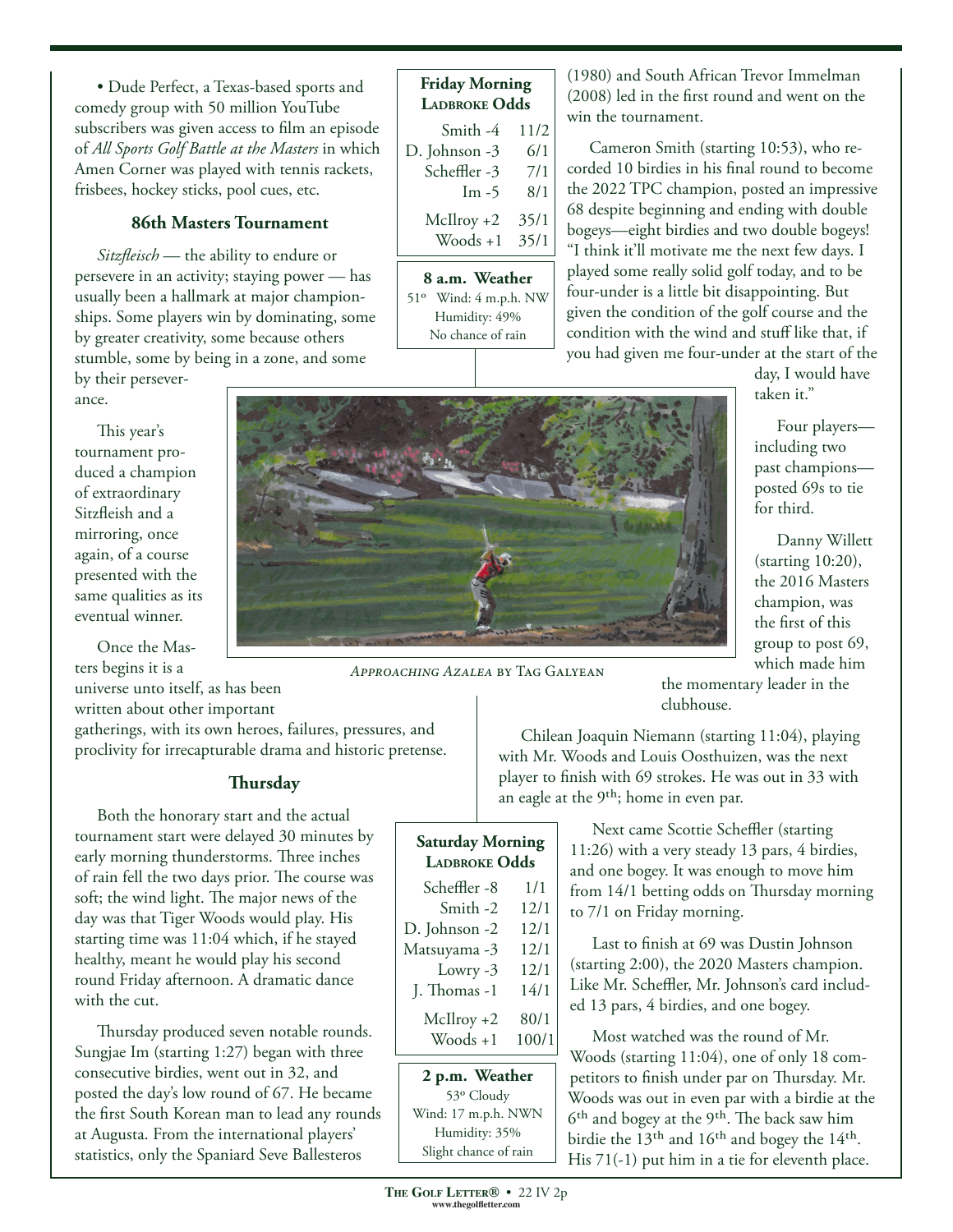Mr. Smith, commenting kindly about Mr. Woods' performance, said, "I almost felt like a patron out there at some points today. You can't not watch him. He's unreal."

#### **Friday**

At 8 a.m. the chilly 50-degree morning was accompanied by a 4 m.p.h. breeze. The afternoon was forecasted to reach 66 degrees, with a 16 m.p.h. wind. Either way, this was to be a tough scoring day—a day for persistence. It took 1 hour and 56 minutes before Friday's first birdie was posted.

By noon the winds arrived, and the best round on the course was 2-under par. Mr. Im turned at even par, which was good enough for him to remain one stroke in

the lead. By 3 o'clock he finished his round of 74 and was tied for the lead with Charl Schwartzel at 3-under.

Despite the strengthening afternoon wind and cool temperatures, the second round resulted in 15 competitors being under par.

The last to finish on Friday, Mr. Scheffler posted 67 to tie the tournament record (5 strokes) for a midway lead. Under Friday's trying conditions, Mr. Scheffler's lead over four players at 3-under set the stage for the high probability of his victory on Sunday.

# **Saturday**

"We all wish we had that two, three month window when we get hot," commented Mr. Woods about Mr.

| Par 3s<br><b>ALL ROUNDS</b> |      |                 |                  |                  |       |  |  |
|-----------------------------|------|-----------------|------------------|------------------|-------|--|--|
|                             | 4th  | 6 <sup>th</sup> | 12 <sup>th</sup> | 16 <sup>th</sup> | TOTAL |  |  |
| Scheffler                   | $+1$ | $-1$            | $-1$ $-1$        |                  |       |  |  |
| McIlroy                     | $-1$ | $+2$            | $+1$             | E                |       |  |  |
| Smith                       | $+2$ | $-2$            | $+2$             | $-1$             | $+1$  |  |  |
| Lowry                       | $+2$ | $-2$            | $+1$             | E                | $+1$  |  |  |

| Par <sub>5s</sub><br><b>ALL ROUNDS</b> |      |             |                  |                  |              |  |
|----------------------------------------|------|-------------|------------------|------------------|--------------|--|
|                                        | 2nd  | <b>g</b> th | 13 <sup>th</sup> | 15 <sup>th</sup> | <b>TOTAL</b> |  |
| Scheffler                              | $-2$ | $-3$        | $-2$ $-1$        |                  |              |  |
| McIlroy                                | $-2$ | $-1$        | $-4$             | $-1$             |              |  |
| Smith                                  | $-2$ | $-2$        | $-1$             |                  |              |  |
| Lowry                                  | $-3$ | $-1$        |                  | E                |              |  |
|                                        |      |             |                  |                  |              |  |

Scheffler, "and hopefully majors fall somewhere along that window. We take care of

> Saturday's low-50-degree, windy weather challenged again. Mr. Scheffler was steady with his 71, one of only nine scores under par; but it was Mr. Smith's day to shine with Saturday's lowest score, 68. He was the only competitor to break 70. "Scottie was making birdies, so just trying to keep up," said Mr. Smith.

it in those windows."

Each player made six birdies but Mr. Scheffler also made five bogeys - Mr. Smith, only two.

Mr. Scheffler's bogey at the 18th is touted as perhaps the most important of his tournament. He pulled his

drive into the trees and bushes on the left. There was a scramble just to find the ball. "We saw the guy with the flag that always finds the balls kind of panicking," Scheffler said. "I was like ... wonder what's going on here?" The ball was found under a bush, an unplayable lie declared, and Mr. Scheffler dropped his ball on pine straw clear of the bush where he could take a full swing. He played a long iron 237 yards to just off the back of the green, and two putted for five. Disaster was dodged.

# **Sunday 64 v. 71**

Just as the leaders began (starting 2:40) in the clear, warm air that had finally arrived, Min Woo Lee turned the front nine taking just 30 strokes. His eagle at the 2<sup>nd</sup> and four birdies on the 6<sup>th</sup> through 9<sup>th</sup>, let everyone

| 2022 Masters Top Finishers' Statistics<br>72 HOLES |               |                |               |                     |                        |                          |                             |                   |
|----------------------------------------------------|---------------|----------------|---------------|---------------------|------------------------|--------------------------|-----------------------------|-------------------|
|                                                    | <b>EAGLES</b> | <b>BIRDIES</b> | <b>BOGEYS</b> | DOUBLE<br>$BogEYS+$ | FAIRWAYS<br><b>HIT</b> | <b>GREENS</b><br>IN REG. | <b>SAND</b><br><b>SAVES</b> | PUTTS<br>PER HOLE |
| Scheffler                                          | $\Omega$      | 21             | 9             |                     | 77%                    | 68%                      | 50%                         | 1.53              |
| McIlroy                                            |               | 15             | 8             |                     | 68%                    | 69%                      | 60%                         | 1.61              |
| Smith                                              | $\theta$      | 22             | 10            | 3                   | 66%                    | 65%                      | 50%                         | 1.57              |
| Lowry                                              |               | 15             |               | 2                   | 82%                    | 64%                      | 67%                         | 1.51              |